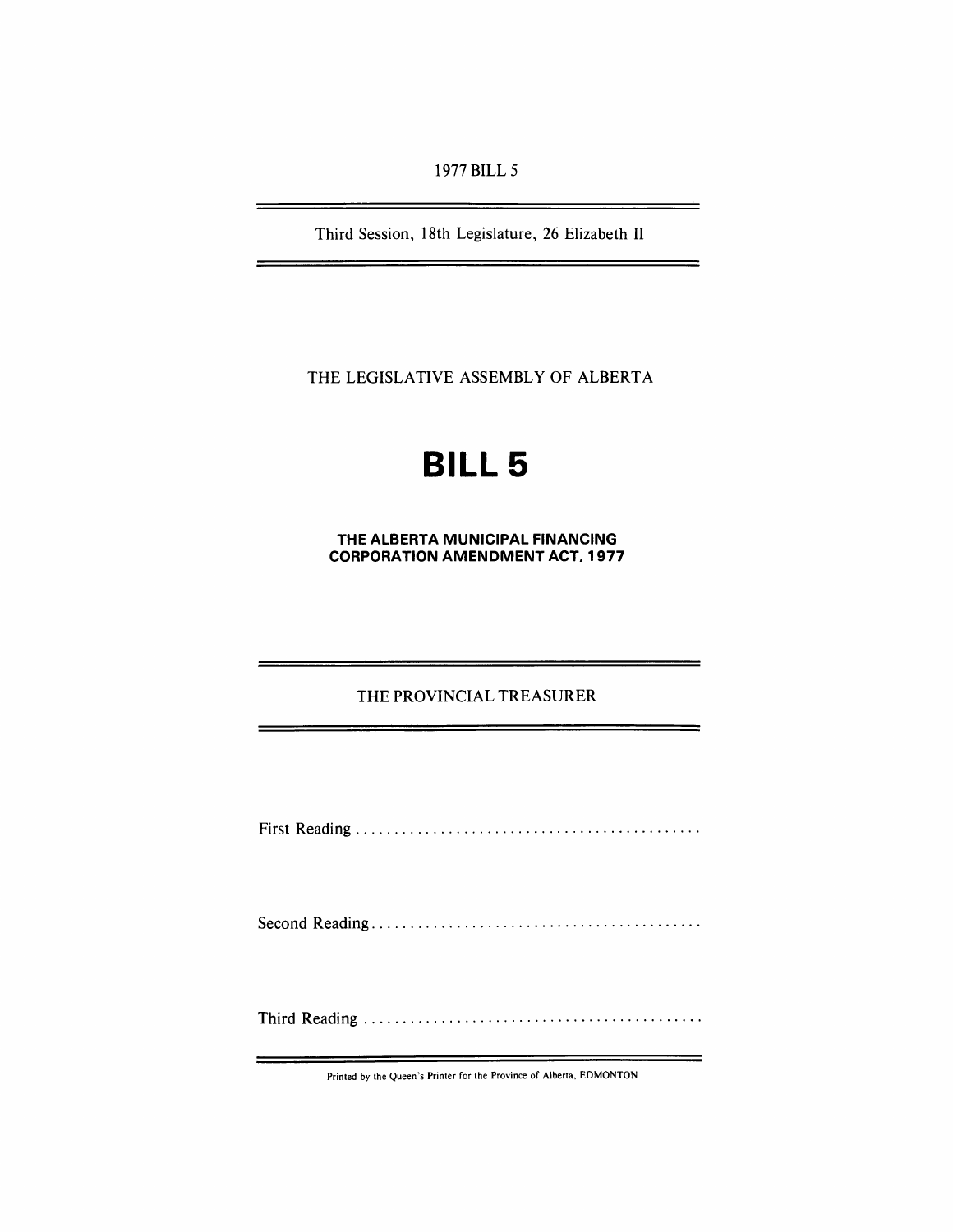Bill 5

## **BILL 5**

## 1977

### **THE ALBERTA MUNICIPAL FINANCING CORPORATION AMENDMENT ACT, 1977**

*(Assented to* , 1977)

HER MAJESTY, by and with the advice and consent of the Legislative Assembly of Alberta, enacts as follows:

*1. The Alberta Municipal Financing Corporation Act is hereby amended.* 

*2. Section* 31, *subsection* 0) *is amended* 

- *(a) by striking out the word* "outsanding" *and by substituting the word* "outstanding", *and*
- (b) by striking out the figure "\$1,900,000,000" and by substi*tuting the figure* "\$2,200,000,000".
- *3. This Act comes intoforce on the day upon which it is assented to.*